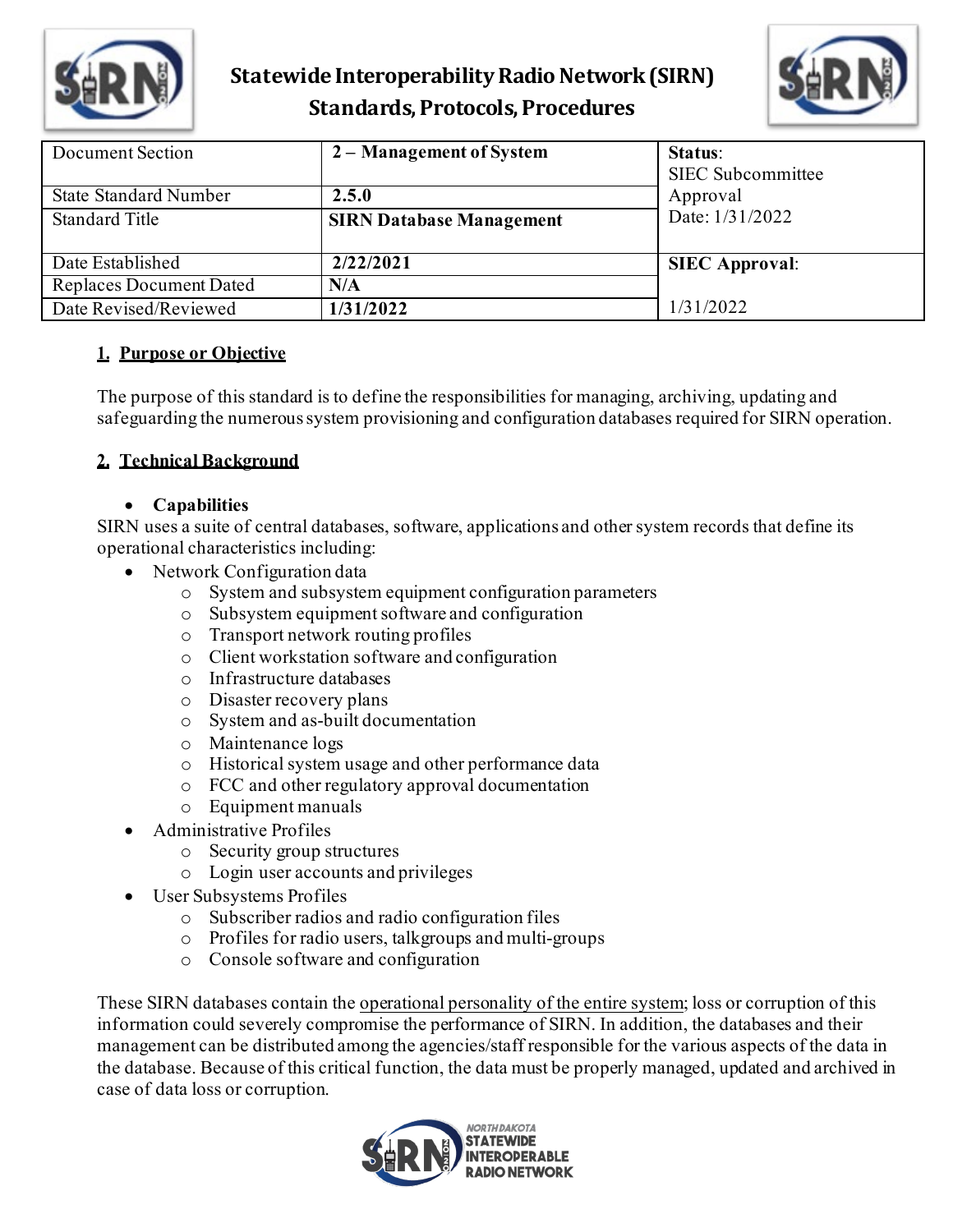



#### **3. Operational Context**

SIRN databases contain essential information developed and optimized over time; the integrity and security of these operational parameters are essential for normal operations and operational continuity. In order to meet these objectives, this Standard defines processes for:

- Managing updates to the databases
- Proper and regular archiving of the databases
- Regulating personnel access to the databases

SIRN technical staff need up-to-date system configuration information to perform their required maintenance and support duties.

#### **4. Recommended Protocol/ Standard**

This will be an ongoing task in the operation and management of the system.

#### **Archiving Protocols and Backup Locations**

The Statewide System Administrator is responsible for routinely archiving and securely storing the SIRN configuration databases as defined in this Standard.

All system data must be maintained in electronic format.

The Statewide System Administrator, at least twice per month, will back up all system databases via automated scripts. In the event that substantial changes to a particular database are implemented, a backup should be created immediately.

Archived copies will be created and kept at on-site, off-site or cloud-hosted locations including at a location managed by the primary vendor, Motorola Solutions, Inc., and the primary operator, NDIT.

Multiple revisions will be dated and kept in a rotating stock so a restore would be possible from an earlier backup if the need arises.

#### **System Restore**

Database restores will only be done by the Statewide System Administrator and only in the event of one of the following:

- System software reloading and version changes
- System database corruption, or
- As defined in any SIEC-approved continuity of operations (ConOps) plans

Database restores may also be performed where there is a need, in a non-critical condition, as determined by the Statewide System Administrator if there is a reasonable consensus from the appropriate Subsystem Administrators and Local User Administrators.

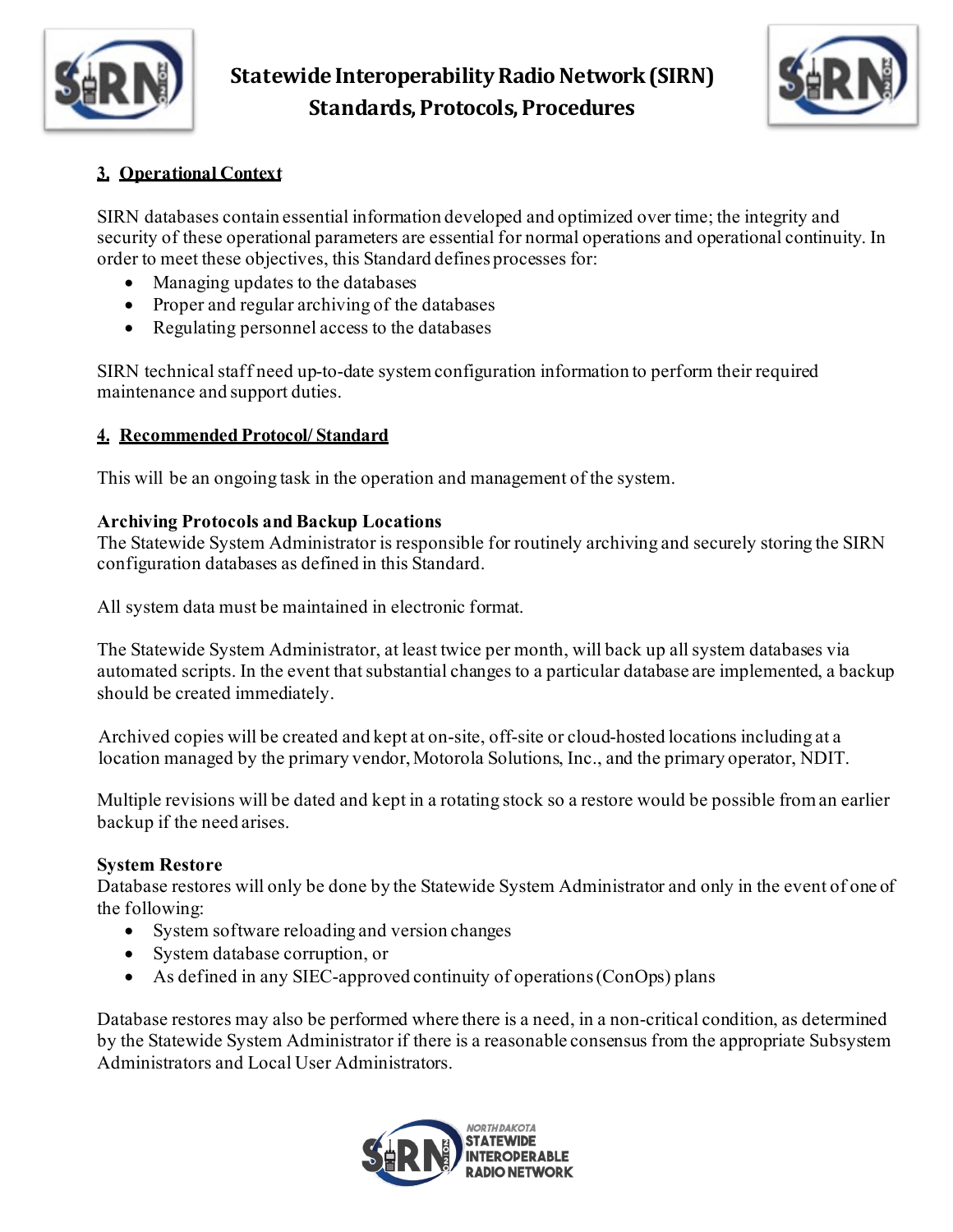



### **Database Access Rights**

Preserving the integrity of these critical network databases requires closely-controlled access rights. In general, only the SIRN Statewide System Administrator or a designee shall have *write* access to any of the system management suite of databases and applications. Some exceptions to radio device and console related databases may apply.

View/Read only access may be granted to NDIT or vendor staff (Statewide Administrator designees), Subsystem Administrators and PSAP Managers as approved by the SIEC. In such cases, the system databases will be partitioned to provision access to only the database elements for which the Administrator is approved or is responsible for managing. See *SIRN Standard 2.11.0 SIRN - System Management Login Accounts* for further details on SIRN database access and login account assignments.

In general, outside of the approved self-maintained functions, all other requests for and changes to SIRN databases and functions including user profile updates, talkgroup attribute changes and historical user audit records must be directed to the SIRN Statewide System Administrator.

#### **Console and Radio Configuration Files**

Individual agencies will be responsible for maintaining and archiving their own radio codeplug data or console configuration profiles as defined by the agency's internal procedures. Mobile and portable radio fleet information includes such details as radio manufacturer, model, firmware, and flashcode.

Subsystem Administrators, PSAP Managers and Local Administrators, as applicable, are responsible for creating any local infrastructure database, subscriber database, console configuration profiles and shared resource backups and storing them at a secure facility.

The Statewide Administrators will retain a consolidated database on console and radio information and conduct a regular audit of Local Administrators' data.

### **5. Recommended Procedure**

#### **Equipment Configuration Records Keeping**

All system information and documentation detailed in the Technical Background Capabilities section of this Standard shall be kept up-to-date and made available to pertinent Administrators or the SIEC.

Local Administrators and PSAP Managers are responsible for maintaining accurate records for selfmaintained subsystems.

It is the responsibility of SIRN Administrators to obtain accurate system as-built documentation from vendors and contracted staff that make changes to or provide additive products to the SIRN.

Any changes or alterations that come to the knowledge of a Local System Administrator will be immediately forwarded to the Statewide System Administrator for entry into the records.

### **6. Management**